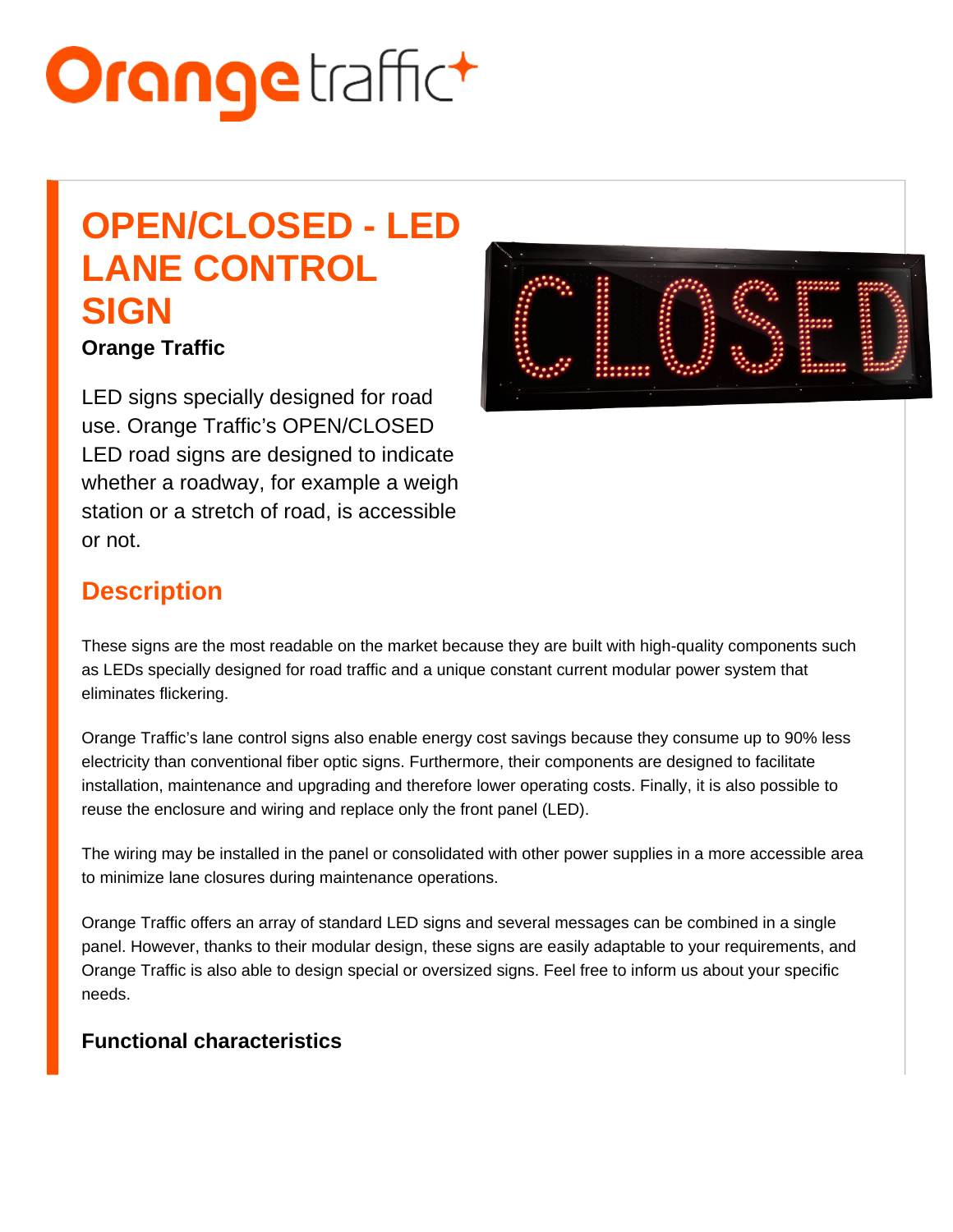- **Independently powered and controlled messages. The power modules are compatible with all Orange** Traffic LED display panels and can be replaced while powered.
- **The front panel assembly as well as the main components can be replaced using simply a regular** screwdriver, which facilitates upgrading and maintenance operations.
- **Fully compatible with:** 
	- Standard traffic signal conflict monitors (NEMA and 170)
	- **Orange Traffic's SPC-22 Satellite Programmable Clock module, allowing for the sign's autonomous** operation according to a determined schedule
	- Earlier versions of Orange Traffic lane control signs (reverse compatibility)
- Dry contact for the confirmation or display control alarm of each message and for interlocking two contiguous messages without additional material
- Front lens measuring 4.8 mm (3/16 in.) in thickness and UV resistant for longer LED life

## **Technical characteristics**

- Sealed aluminum housing that meets NEMA requirements for type 4 enclosures
- Compliance with ITE requirements applying to LED road signs
- **Exterior dimensions:** 
	- 710 x 710 mm (28 x 28 in.) for 600 mm (24 in.) messages
	- 710 x 965 mm (28 x 38 in.) for 750 mm (30 in.) messages
- Depth: 200 mm (8 in.)
- Supply voltage: 90-135 V AC/60 Hz
- Maximum power: 30 W; nominal power: 15 W
- Power factor: > 90%
- Total harmonic distortion (THD): < 20%
- Compliance with operating temperature criteria of the NEMA TS 2 standard (-34 to +74 °C [-30 to +165 °F])
- **EXTEDs of stable brightness and chromaticity over the entire power and temperature ranges**

## **Optional accessory**

Visor measuring 300 mm (12 in.) in depth for improved visibility in direct sunlight

# **Display modes**

The flashing modes are incorporated and synchronized. Several display options are available:

- Constantly lit
- Flashing every 250 ms
- Flashing every 500 ms
- Flashing every 1 s
- Constantly unlit
- Wig-wag flashing every 250 ms
- Wig-wag flashing every 500 ms
-